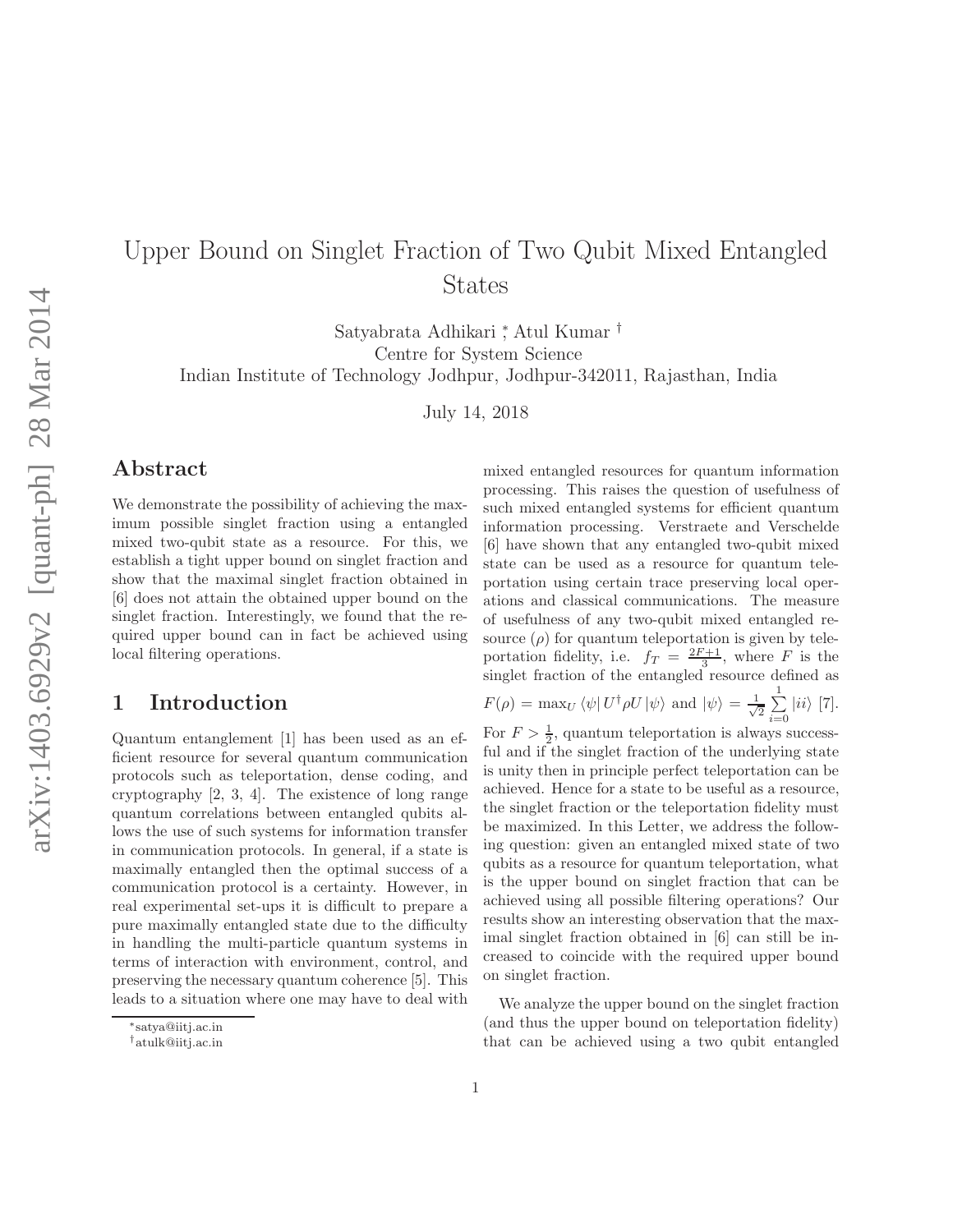mixed state. We call this bound as Dembo's bound on singlet fraction for any given two-qubit mixed state. Although Verstraete et al have found that any twoqubit mixed entangled state can be used to achieve  $F > \frac{1}{2}$  using optimal local operations and classical communication, our analysis in this Letter demonstrates that the singlet fraction or teleportation fidelity obtained in [6] does not achieve the Dembo's upper bound on singlet fraction. We further demonstrate that one can in fact obtain the optimal singlet fraction in coherence with the Dembo's bound by applying additional filtering operations. In general, our results show that for any state with  $F > 1/2$ , the Dembo's bound on singlet fraction can be successfully achieved. The increase in singlet fraction using local operations and hence the increase in teleportation fidelity will have a significant impact on quantum information processing. In principle, this will allow one to use even a mixed state to achieve successful teleportation with optimal fidelity [8]. Furthermore, our results may also release the constraints on the experimental set-ups to prepare a pure maximally entangled state for efficient and optimal quantum teleportation.

Verstraete et al have addressed the problem of maximal achievable singlet fraction of entangled twoqubit mixed states optimized over all trace preserving local operations and classical communications. Our study is motivated by the fact that the optimal singlet fraction  $(F^*)$  of the filtered state obtained in [6] does not exceed the value of 2/3. At this juncture, we would like to raise the question of analyzing the upper bound on the singlet fraction of the filtered state. Precisely, we are interested in analyzing whether the value  $F^*$  can be increased to coincide with the upper bound on singlet fraction. In order to discuss the importance of our results, we now proceed to establish a relation between the upper bound on the singlet fraction and eigen values of any Hermitian-positive semidefinite density operator.

In quantum information processing, eigenvalues play an important role not only in shedding light on many physical aspects of quantum systems but also for analyzing many essential features such as entanglement, discord, communication, and security. For higher dimensional systems, evaluating the exact maximum or minimum eigenvalue of a Hermitian positive-definite matrix is not easy, but its upper or lower bound suffices. To proceed further with our analysis we state the following theorem [9]: For any real  $n \otimes n$  matrix C and a positive semidefinite operator B, the following inequality holds

$$
\lambda_1(\bar{C})tr(B) \le Tr(CB) \le \lambda_n(\bar{C})tr(B) \qquad (1)
$$

where  $\bar{C} = \frac{C+C^T}{2}$  $\frac{C}{2}$ ,  $C^T$  is the transpose of matrix C,  $\lambda_n(\bar{C})$  is the *nth* eigen value of the matrix  $\bar{C}$ , and  $\lambda_1 \leq \lambda_2 \leq \lambda_3$ .....  $\leq \lambda_n$ .

For  $C = \frac{I_4}{2} - X^{\Gamma}$  and  $B = \rho$ , Eq. (1) can be reexpressed as

$$
\lambda_1 \left( \frac{I_4}{2} - X^{\Gamma} \right) \le F^* = tr \left[ \left( \frac{I_4}{2} - X^{\Gamma} \right) \rho \right]
$$
  

$$
\le \lambda_4 \left( \frac{I_4}{2} - X^{\Gamma} \right) \qquad (2)
$$

where  $X = (A \otimes I_2) |\psi\rangle^- \langle \psi|^- (A^{\dagger} \otimes I_2), X^{\Gamma}$  is partial transpose of X,  $|\psi\rangle = \frac{1}{\sqrt{2}}$  $\frac{1}{2} \lceil |01\rangle - |10\rangle \rceil$ , and A represents the filter. Although the functional form of the upper bound of  $F^*$  is optimal for the above inequality, it depends on the state parameter and hence, must have a maximum achievable value for every particular value of the state parameter. This value would be provided by Dembo's bound [10] stated below as:

For any  $n \otimes n$  Hermitian positive semi-definite operator  $R_n$  with eigen values  $\lambda_1 \leq \lambda_2 \leq \lambda_3$ .....  $\leq \lambda_n$ , Dembo's bound can be given by

$$
\frac{c + \eta_1}{2} + \sqrt{\frac{(c - \eta_1)^2}{4} + b^*b} \le \lambda_n(R_n)
$$
  

$$
\le \frac{c + \eta_{n-1}}{2} + \sqrt{\frac{(c - \eta_{n-1})^2}{2} + b^*b}
$$
 (3)

where  $R_n = \begin{pmatrix} R_{n-1} & b \\ (b^*)^T & c \end{pmatrix}$  $(b^*)^T$  c  $\left( \eta_1, \eta_2 \right)$  is the lower bound on the minimal eigenvalue of  $R_{n-1}$ ,  $\eta_{n-1}$  is the upper bound on the maximal eigen value of  $R_{n-1}$ , and b is an eigenvector of dimension  $(n - 1)$ . Using Dembo's

≤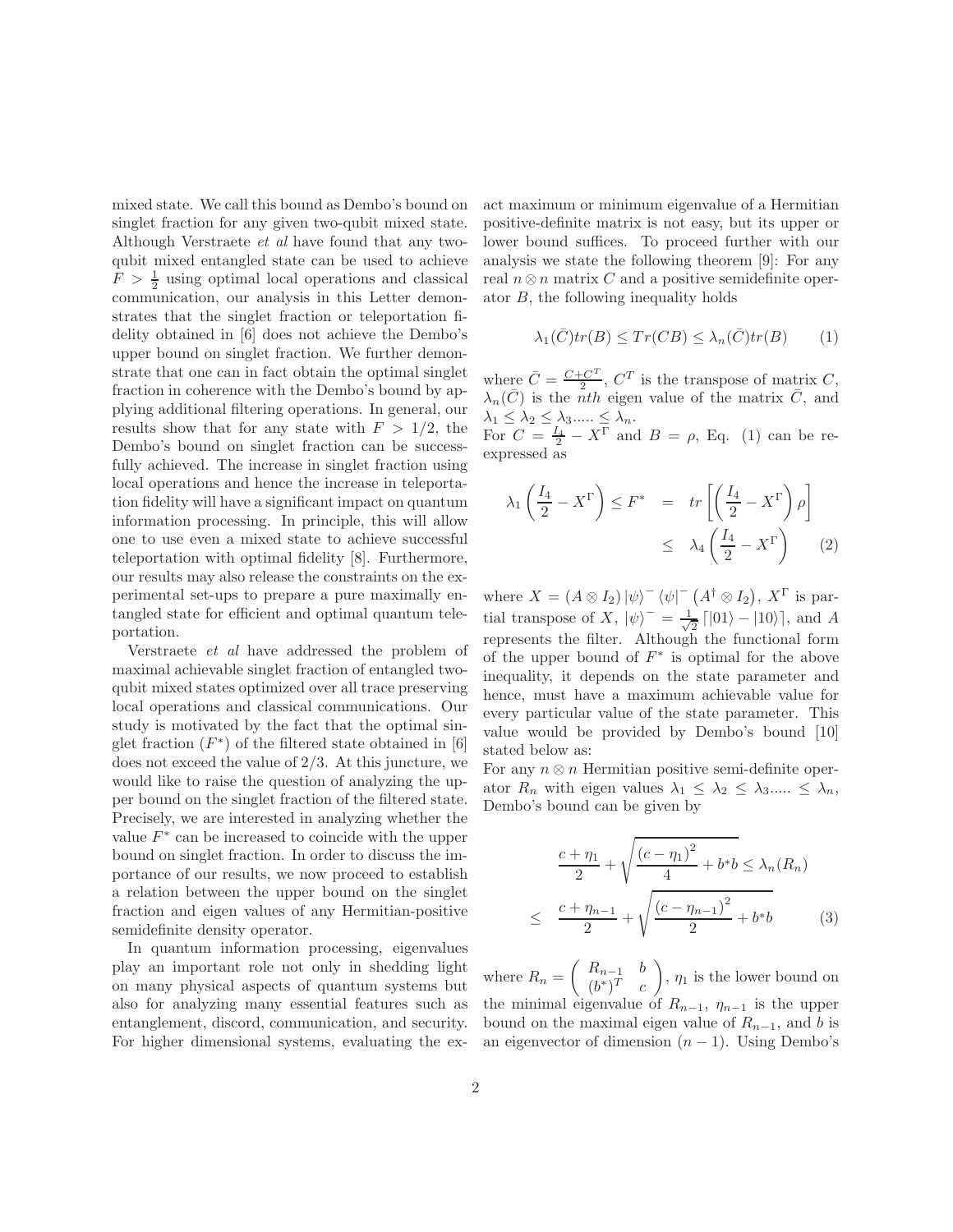bound Eq. (2) can be re-expressed as

$$
\lambda_1 \left( \frac{I_4}{2} - X^{\Gamma} \right) \le F^* \le \lambda_4 \left( \frac{I_4}{2} - X^{\Gamma} \right)
$$
  

$$
\le \frac{c + \eta_3}{2} + \sqrt{\frac{(c - \eta_3)^2}{2} + b^* b}
$$
 (4)

Therefore, the upper bound on optimal singlet fraction is

$$
F_D^* = \frac{c + \eta_3}{2} + \sqrt{\frac{(c - \eta_3)^2}{2} + b^*b} \tag{5}
$$

For the family of states given by

$$
\rho(F) = F |\psi\rangle \langle \psi| + (1 - F) |01\rangle \langle 01| ; F \ge \frac{1}{3}, \quad (6)
$$

the upper bound on singlet fraction  $F_D^*$  is

$$
F_D^*[ \rho(F)] = \frac{2-F}{4(1-F)}; \frac{1}{3} \le F \le \frac{2}{3} \quad 1 \qquad (7)
$$
  

$$
F_D^*[ \rho(F)] = F; F \ge \frac{2}{3},
$$

The value of  $F_D^*$  obtained in Eq. (7) is the optimal value of singlet fraction that can be achieved for the family of states represented by Eq. (6). Verstraete and Verschelde have shown that using trace preserving optimal local operations, the maximal achievable singlet fraction  $F^*$  for the family of states given in Eq.  $(6)$  is

$$
F^*[ \rho(F)] = \frac{1}{2} \left[ 1 + \frac{F^2}{4(1 - F)} \right]; \frac{1}{3} \le F \le \frac{2}{3}
$$
  

$$
F^*[\rho(F)] = F; F \ge \frac{2}{3}, \tag{8}
$$

Eq. (7) and (8) describe an interesting result that  $F^*$  does not achieve the upper bound on singlet fraction given by  $F_D^*$ . A comparison of maximal singlet fraction  $F^*$  obtained after performing the filtering operations and  $F_D^*$  obtained using Dembo's bound is given in Fig. (1) and clearly demonstrates that the optimal singlet fraction  $F^*$  is always less than the optimal singlet fraction  $F_D^*$  for  $\frac{1}{3} \leq F \leq \frac{2}{3}$ . In general, we will always find that  $F^* \n\t\leq F_D^*$ . Dembo's upper bound on singlet fraction is obtained using mathematical rigour. However, we still need to find a way to obtained this bound experimentally i.e. would it be



Figure 1: Comparison of maximal singlet fraction  $F^*$ and upper bound on singlet fraction  $F_D^*$  obtained using Dembo's bound

possible to increase the value of optimal singlet fraction performing local operations and classical communication on the filtered state i.e. can we achieve the upper bound of singlet fraction given by Dembo's bound? Surprisingly, our results show that the bound is indeed achievable.

In order to enhance the value of optimal singlet fraction  $F^*$ , we perform another filtering operation on the filtered state such that the singlet fraction of the output state can be given as

$$
F_{opt}^* = pF^*(\rho_f) + (1 - p)F(\rho_f)
$$
 (9)

where  $p$  is the success probability multiplied with the optimal singlet fraction of the state coming out of the second filter. If we define  $1-p = p_{AB}$  where  $p_{AB}$  denotes the success probability of first filter (for details, please refer to [6]), then for  $F(\rho_f) = \langle \psi | \rho_f | \psi \rangle$  where  $\rho_f = \frac{(A \otimes I) \rho (A \otimes I)^{\dagger}}{p_{AP}}$  $\frac{p(A\otimes I)^n}{p_{AB}}, F^*_{opt}$  can be re-expressed as

$$
F_{opt}^* = (1 - p_{AB})F^*(\rho_f) + tr\left[ (A \otimes I)\rho(A^\dagger \otimes I) \ket{\psi}\bra{\psi} \right]
$$
  
(10)

The definition of  $p_{AB}$  suggests that for success probability  $p$  to be high,  $p_{AB}$  must be minimized. Moreover, the minimum value of  $p_{AB}$  should be chosen in such a way that the value of singlet fraction for the second filter must not exceed Dembo's bound. Hence,